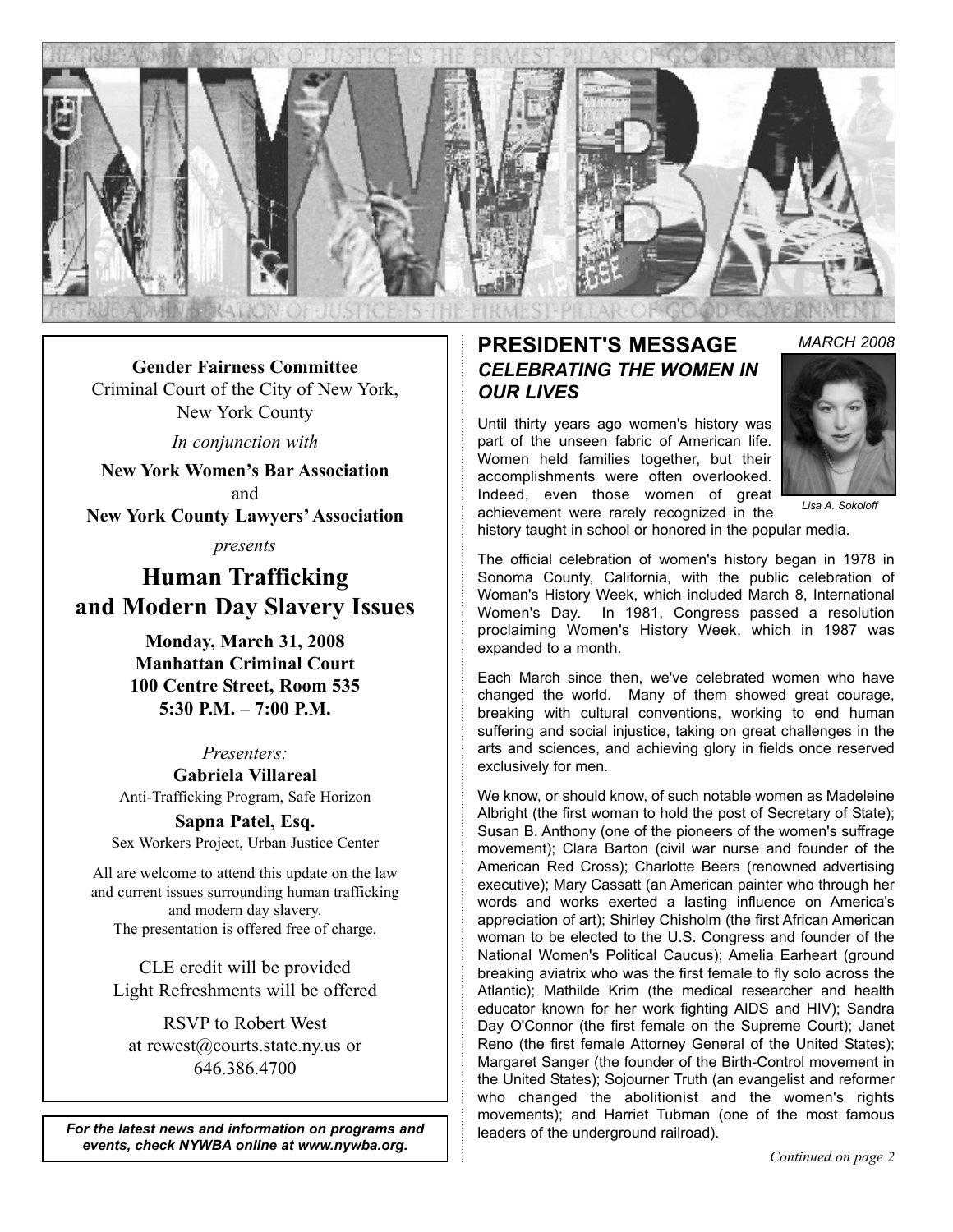# **NOTICE TO MEMBERS**

## **ANNUAL MEMBERSHIP MEETINGS AND ELECTIONS**

The **Annual Meeting of the Association** will be held on **April 10, 2008 at 6:00 p.m.** at the Offices of Fulbright & Jaworski LLP, 666 Fifth Avenue, New York, NY 10103. Pursuant to Article XIV, Section 1 of the By-Laws, members in good standing whose dues were received by January 31st will be entitled to vote. The following candidates have been nominated for the following positions & terms:

#### **NYWBA OFFICERS** (2008-2009)

President: Jo Ann Douglas First Vice President: Lisa A. Bauer Second Vice President: Sylvia E. Di Pietro Third Vice President: Donna M. Praiss Recording Secretary: Bonnie R. Cohen-Gallet Corresponding Secretary: Kelly O'Neill Levy

Treasurer: Gretchen Beall Schumann

#### **NYWBA BOARD OF DIRECTORS** (Class of 2008-2011)

Elizabeth A. Bryson Hon. Angela M. Mazzarelli Hon. Phyllis Gangel-Jacob Susan M. Moss Amy E. Halpert Lisa A. Sokoloff Hon. Sherry Klein Heitler

#### **NYWBA Members of WBASNY Board** (2008-2009)

| Lisa A. Bauer       |
|---------------------|
| Jane Bevans         |
| Elizabeth A. Bryson |
| Dawn M. Cardi       |
| Sylvia Di Pietro    |

Hon. Betty Weinberg Ellerin Christina Kallas Marjorie Martin Amy Saltzman Lisa A. Sokoloff

#### **NYWBA COMMITTEE ON NOMINATIONS** (2008-2010)

Laurie Berke-Weiss Phyllis S. Koffman Christina Kallas Lisa A. Sokoloff

### **WBASNY OFFICERS** (2008-2009)

Under WBASNY's By-laws, President-elect Gail M. Boggio will automatically be installed as President at the **WBASNY Annual Convention on Saturday, May 31, 2008**. The WBASNY Nominations Committee nominated the following additional candidates (listed by position, name & Chapter):

| President-elect:     | Cynthia L. Schrock (Adirondack)                             |
|----------------------|-------------------------------------------------------------|
| Vice Presidents:     | Jody Fay (Queens)                                           |
|                      | Robin S. Abramowitz (Suffolk)                               |
|                      | Teresa Schiller (NYWBA)                                     |
| Treasurer:           | Karen Richardson (Western NY)                               |
| Recording Secretary: | Maureen E. Maney (Central NY)                               |
|                      | Corresponding Secretary: Deborah W. Estis (Orange-Sullivan) |

## **COME TO VOTE - STAY FOR CLE!**

*Immediately after the Annual Meeting, the NYWBA will present an exciting CLE Program on appellate practice featuring a panel of Justices of the Appellate Division, First Department.*

## *President's Message continued from page 1*

While these names have become known throughout the world, the lives of most women are not nearly as celebrated. Perhaps this March, we should also honor our role models whose names are not known and whose deeds are not recorded. We all know women (mothers, teachers, mentors, neighbors, friends) whose integrity, ingenuity, and independence, often in the face of great obstacles, influenced our lives and made us who we are today.

As women and as lawyers, we are in a unique position to influence how women may be perceived in the future. We can do so by honoring those women of renown who have made great contributions to society and world history and are still making them. We can do so, too, by honoring the individuals in our own lives, who by their generosity of spirit and shining example have helped make the world better for all us. These women are heroes, too, and should be recognized as such. Mom, this column is for you!

Sua A. Aotril

## **SURROGATE'S COURT TOUR**

On January 23, 2008, the Trusts and Estates Committee (Leona Beane and Loretta Ippolito, co-chairs) held a Surrogate's Court Tour Program. The attendees ranged from Trust and Estates neophytes to experienced practitioner. All attendees were provided with an invaluable sample forms book. After the presentation, attendees also took a guided tour of the court.

Speakers included the Surrogate Glenn, Chief Clerk of the Court, Chief of the Law Department and three Law Department court attorneys. The speakers were excellent and provided insights and practical tips for preparing papers including what the court clerks look for when reviewing documents. They also provided advice on how to prepare conferences with a Law Department Referee.

The Committee would like to thank Surrogate Kristin Booth Glen for the use of her courtroom for the program. Please also watch for our next event, a training program for guardians ad litem which is being planned for a later date.

# **Save The Date**

**June 5, 2008 NYWBA's Annual Dinner**

*Honoring* 

Chief Administrative Judge Ann Pfau and Mariska Hargitay of SVU Fame at Capitale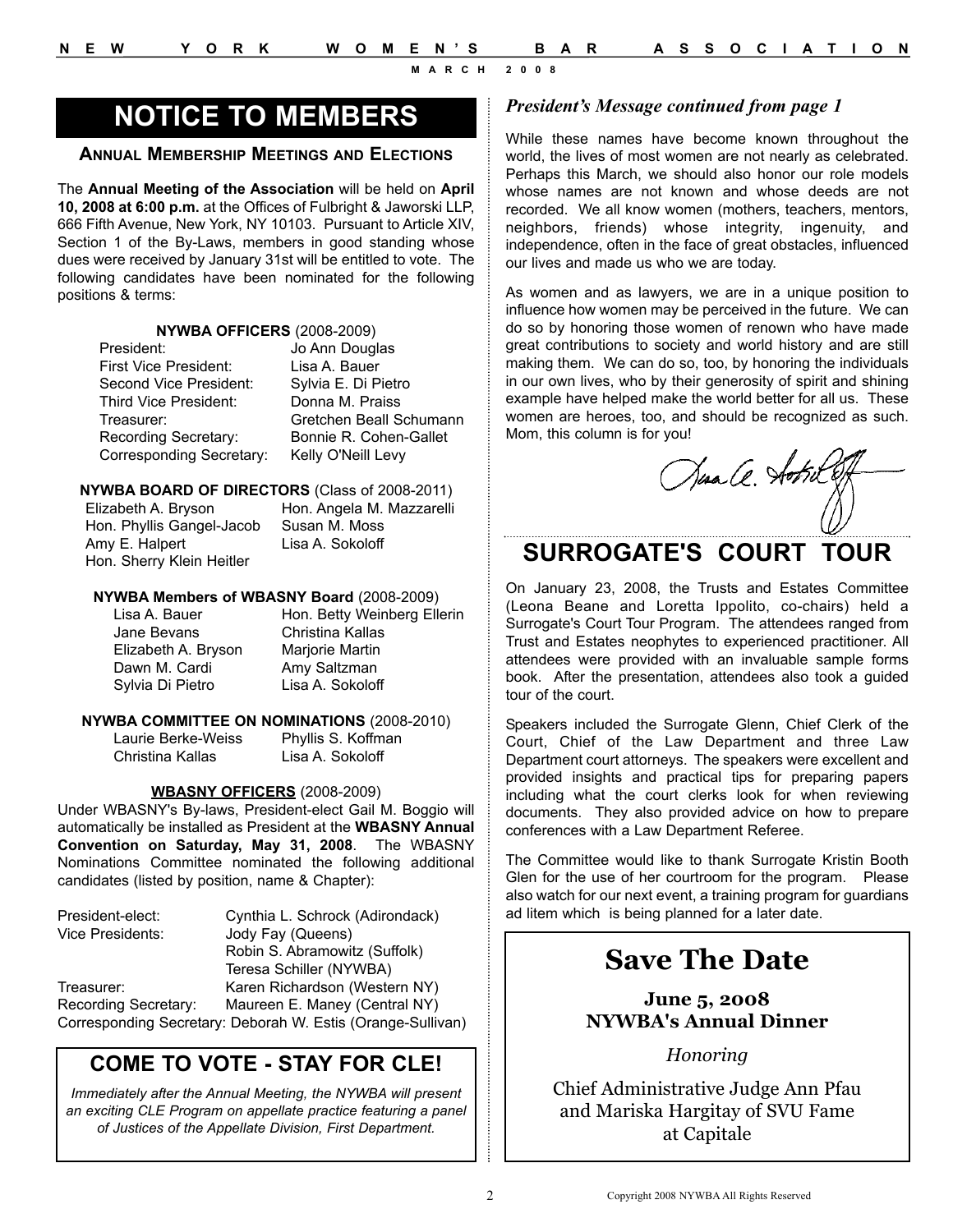# **New York Women's Bar Association Foundation Awards \$2,000 Grant To Children's Press Line**

## *By Annie M. Ugurlayan*

The NYWBA Foundation recently awarded a \$2,000 grant to Children's Press Line (CPL), a non-profit organization whose mission is to ensure that children grow up as active participants in civic society and are given a platform to voice their experiences on public policy concerns through journalism. Children and teenagers from New York City schools are trained by CPL to conduct interviews with peers and adult policy makers and write articles about issues that directly affect young people. The stories are published in local, national, and international newspapers and websites, thereby expanding the youth voice on important issues through the mainstream media, ultimately helping to ensure that they and their peers can become better citizens and a more informed electorate.

The specific program funded by the NYWBA Foundation is a pilot program (January-May 2008) in partnership with Passages Academy, which runs a series of schools inside juvenile detention facilities throughout New York City. Its participants are 50-80 female students, aged 13 to 18 years old, from the Academy's administrative site in the South Bronx, whose needs for community involvement are unmet in juvenile detention (particularly in a traditionally disenfranchised community). The purpose of the program is to engage the girls through journalism, using its formal process to teach them how to question the community and government policies in a structured format. The students will conduct interviews for CPL's column in the NY Daily News Online, "BackTalk: Kids speak, Officials respond," a question and answer-style column where quality of life concerns are raised by a young person in the community and the answers come from a policy official directly responsible for that issue. CPL's BackTalk was recognized for editorial excellence by the World Association of Newspapers and receives wide circulation to Daily News Online's 40 million viewers. CPL will obtain permission for the WBASNY and NYWBA Newsletters to reprint the column.

In approving the CPL grant, the NYWBA Foundation was impressed with the unique mission of CPL which combines civic engagement, community responsibility and youth journalism. The pilot program provides girls at risk with a large platform to voice their concerns with public officials who can address them and learn about community issues that impact their lives. The grant award was based on the Foundation's determination that CPL and the pilot program meet its objectives because both CPL and the pilot program educate children with skills that promote their well-being by contributing to their personal and professional development.

Kathy Posner, President of the NYWBA Foundation, commented, "We are so pleased that the Foundation is able to again provide support to Children's Press Line. Our 2004 grant to Children's Press Line enabled teenagers to interview juvenile offenders on death row and help focus attention on the significant constitutional issue surrounding the execution of juvenile offenders at the time the Supreme Court was considering the issue in *Roper v. Simmons*."

The New York Women's Bar Association Foundation, Inc. (NYWBAF) is a 501(c)(3) not-for-profit charitable organization that funds charitable and philanthropic programs to aid women and children throughout Manhattan and beyond. Its mission is (1) to eliminate gender bias and other forms of discrimination from the legal system and legal profession, (2) to promote the social and economic equality, safety and well being of women and children, and (3) to address the unmet legal needs of women and children. For more information, please visit its website at http://www.nywba.org/foundation.

## **Trusts and Estates Committee**

The Trusts and Estates Committee had a great meeting on Thursday, November 29, 2007. The Speaker was John Reddy, one of the attorneys representing the Public Administrator in New York County. Mr. Reddy explained to the group the many diverse types of proceedings that involve the Public Administrator's Office. Most situations relate to individuals who died, but did not leave a Last Will and Testament, and there were no close relatives available to serve as Administrator. Although most of the estate assets have been relatively small, there have been a few recent estates involving as much as \$20 million or more where the decedent did not leave a Will. The information obtained relating to the different types of proceedings and procedures in the Surrogate's Court was extremely interesting and valuable to estate practitioners.

The Meeting was hosted at Willkie Farr & Gallagher; refreshments were provided.

The Co-Chairs of the Committee (Leona Beane and Loretta Ippolito) encourage members to join the Committee – the Committee meets approximately every other month; we generally have a speaker on topics relating to Trusts and Estates.

*Don't Miss Out on a Great Time!* 

## **2008 WBASNY CONVENTION May 29- June 1**

at the

**HYATT REGENCY CHESAPEAKE BAY Resort, Spa and Marina**

> *For Information Visit www.WBASNY.org*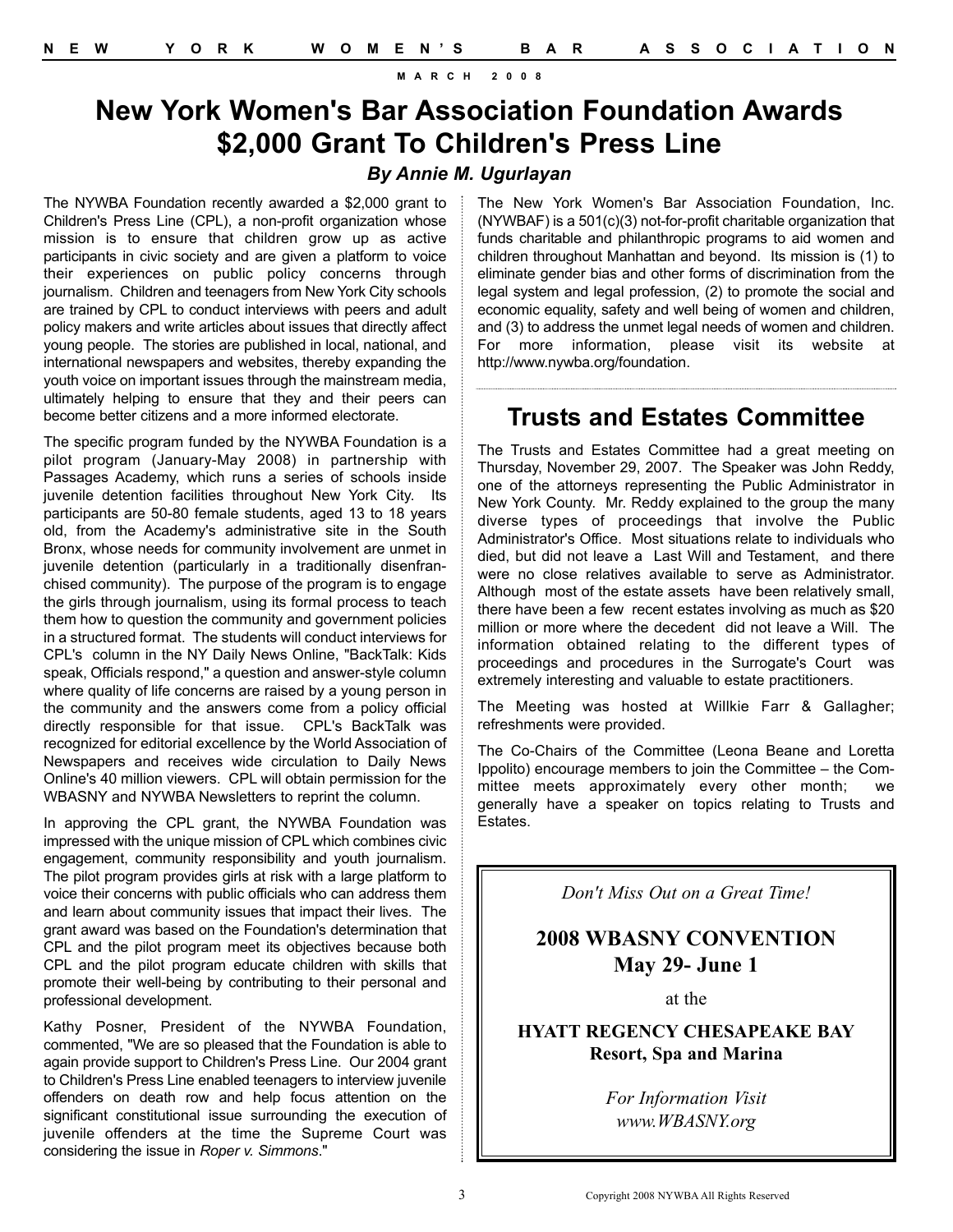# **Is Your Wardrobe a Tool for Success? Dara Lamb Says Yes**

The NYWBA and Dara Lamb, a maker of custom and ready-towear clothing for professional women, co-sponsored a cocktail reception at Dara's Park Avenue store on February 21. About twenty women visited the store for "A Delicious Evening of Haute Couture: Dressing for Courts and Clients, The Perfect Suits for Lawsuits." Attendees networked with each other and the store's staff while enjoying wine and hors d'oeuvres, courtesy of Dara.

NYWBA Immediate Past President Teresa Schiller introduced Dara, who made a presentation to the group about her business and about the importance of professional dressing for women lawyers.

The following is a synopsis of Dara's comments:

*I'm honored to be in the presence of such accomplished women. I understand that your time is very valuable.*

*The mission of my business is to help women to succeed and enjoy their success. I started this business twenty-five years ago as a young businesswoman who, essentially, could not find good clothing and who had trouble getting served in regular ready-to-wear stores. For the last eighteen years, I have done my own manufacturing and design. I have a high-end hand-made collection (a good value) and a manufactured collection that costs one-third of the price of the hand-made collection. Both are available ready-to-wear, made-to-order, and custom-made. Currently, about seventy percent of my business is custom-made clothing. My collection includes professional wear, evening wear, and sportswear.*

*Women are being judged daily - whether in the office, with clients, or in court. We all know that a strong first impression can be made within the first thirty seconds of meeting someone. Clothing can be your tool for success. A polished appearance allows your intellectual capital to shine.*

*A selective wardrobe helps you develop a personal brand, and allows you to stand out in a positive way. To effectively use your wardrobe to create positive awareness, it is most important to convey a consistent image. Bosses need to feel that you are consistent; so they trust you will speak and act appropriately in any situation. People in high-stakes meetings want to know that you are not going to embarrass them.*

*At Dara Lamb, we help women regain control of their wardrobe and develop a style of their own. Since we do so much custom business, a woman no longer is at the mercy of a designer's idea of fit, but is her own perfect size. She is also no longer held hostage to the calendar of store merchants. In our store, a woman can buy spring, summer, or fall clothing on her own schedule whatever the season.*

*Young people ask me, "How do I invest in a wardrobe?" (The answer to this particularly is relevant to third,* 

*fourth, and fifth-year associates who have bought business clothing that has fallen apart.) It is important to invest in high-quality clothing that stands the test of time, both in terms of style and durability. Unlike the "old days" when women's choices were more limited, you do not need to buy a "cookie-cutter" boxy suit to dress professionally. Suits are available in many different fabrics and styles at Dara Lamb and at other stores so that you can look feminine and professional.*

*The Wall Street Journal published an article on February 1 about the importance of maintaining a professional look in law firms with "casual" dress codes. According to the article, "casual" has gone too far. Investing in a less-casual wardrobe will pay incredible dividends.*

*The fashion industry tries to tell us how to dress from season to season, but the fashion industry does not pay our salaries. Being fashionable is important; it shows you are "current" and "in touch." But branding for consistency is important as well.*

Following her remarks, Dara invited the attendees to share their views about women's professional dress, and a lively discussion ensued.

If you would like to share your views about women's professional dress and whether your wardrobe is a tool for success, please write a letter to NYWBA Newsletter Editor Cassandra Porter and e-mail it to newsletter@nywba.org.

The NYWBA is grateful to Dara and her staff, including Maxine Quist and Kim Keddie, for co-sponsoring the event. To learn more about Dara and her store, please go to www.daralamb.com.



*Judge Betty Weinberg Ellerin and Norma Paige*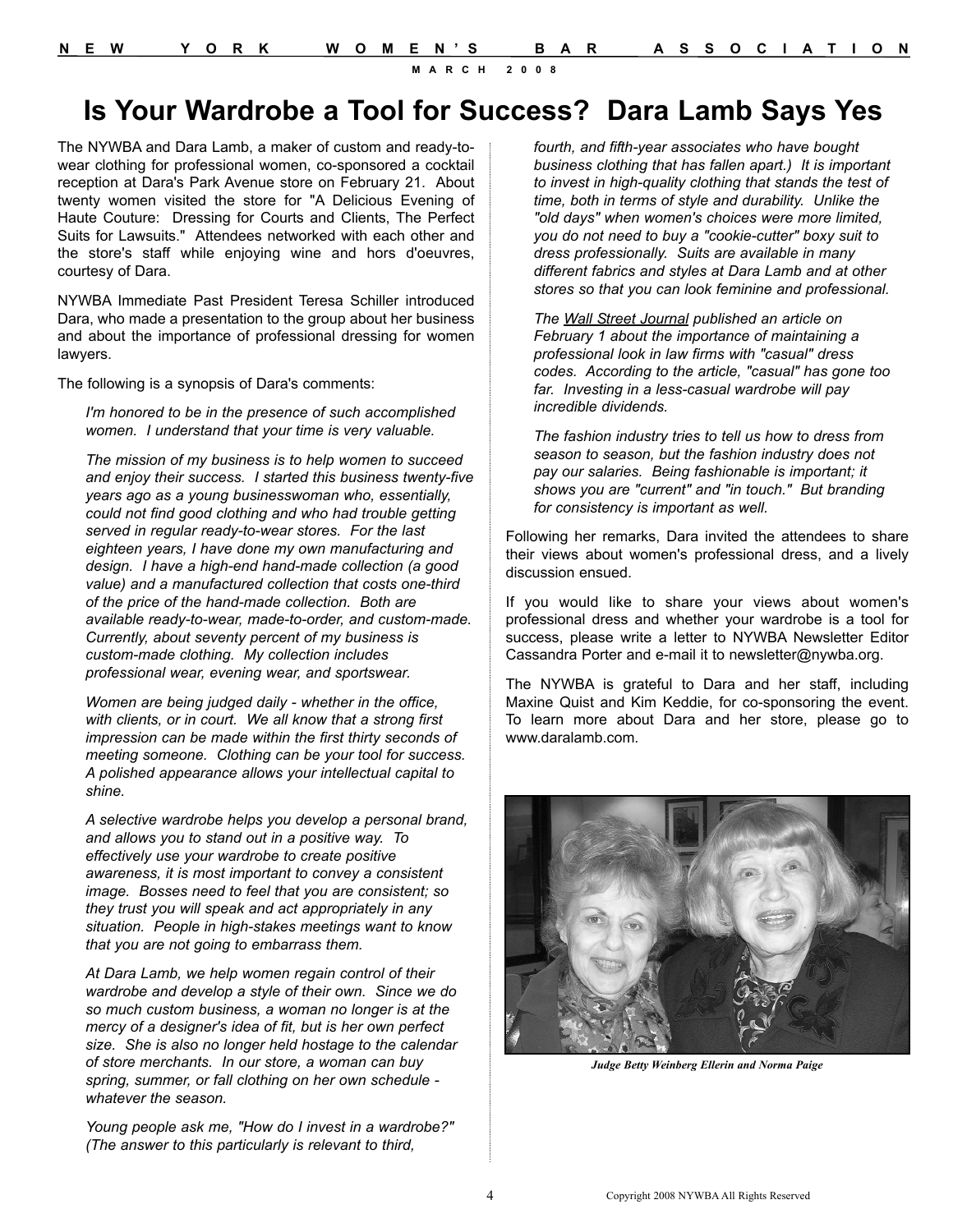

*Bonnie Gallet and Sara Tapinekis* 



*Dara Lamb and Myrna Felder* 



*Martha Gifford, Ann McNulty, and Sylvia Di Pietro*



*Joelle Reboh and Lisa Sokoloff* 



The Second Annual *How Appeals Get Decided in the First Department* A CLE featuring

Presiding Justice Jonathan Lippman and Justices Eugene L. Nardelli and Karla Moskowitz

## **Thursday, April 10, 2008 6:30 - 8:00 p.m.**

Immediately following the NYWBA Annual Meeting at Fulbright & Jaworski 666 Fifth Avenue

For information: contact NYWBApres@aol.com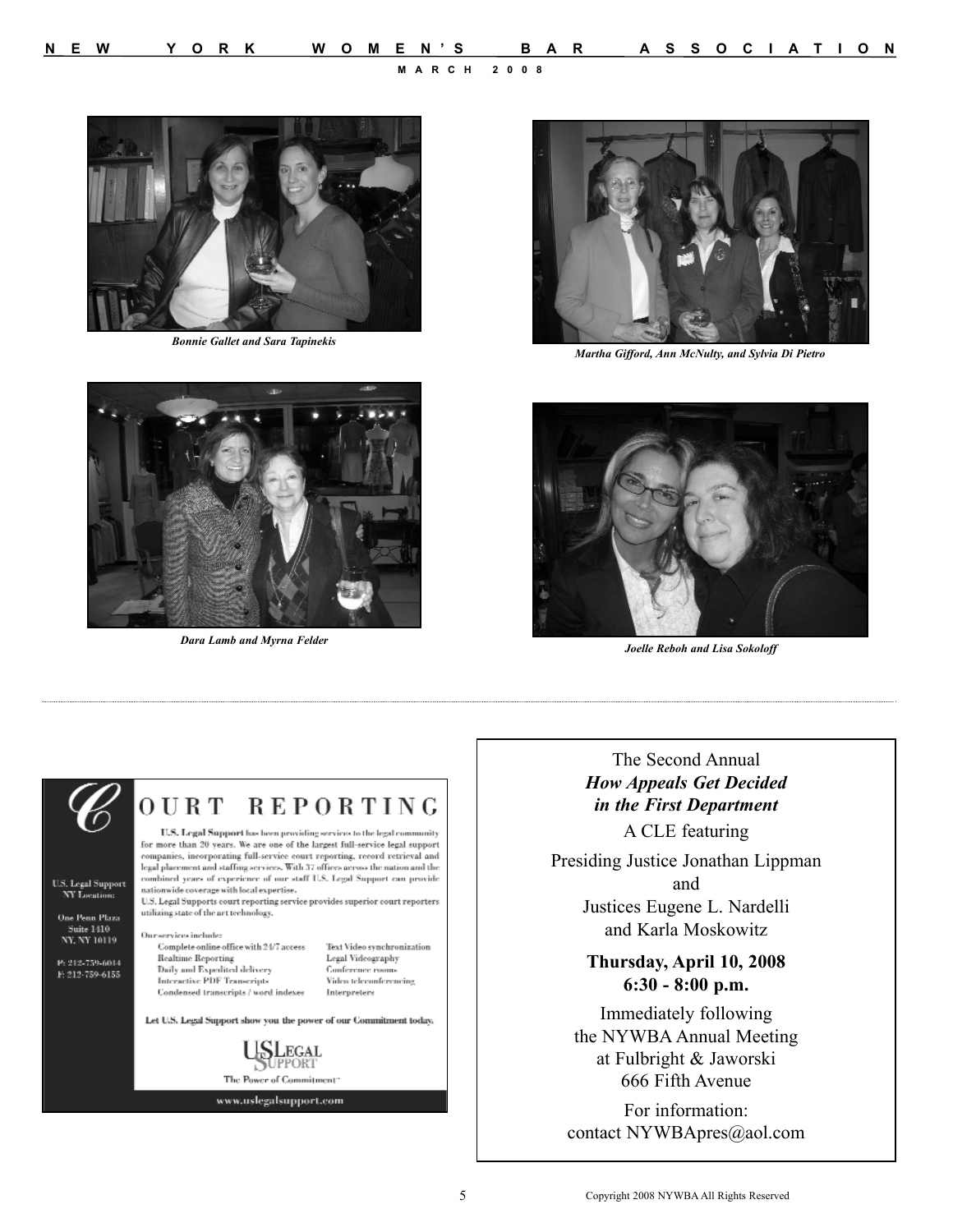# **Highlights from WBASNY Board of Directors Meeting**

On January 26, 2008, the WBASNY Board of Directors met at New York Life Insurance Company in New York, New York and addressed many pressing issues and topics.

President Cortese reported that she had sent letters to (then) Governor Eliot Spitzer concerning the importance of appointing women to recent Appellate Division vacancies and advocating for judicial pay raises in New York State, a position supported by Chief Administrative Judge Ann Pfau in her report on the state of the judiciary in which she focused on the need for judicial pay raises. President Cortese also noted that she and other WBASNY leaders had participated in a number of successful events including the following: (1) the New York Chapter's annual reception for newly elected and newly appointed judges; (2) a meeting of the New York State Judicial Committee on Women in the Courts; (3) a Rochester program on women's health and reproductive rights on the anniversary of the decision in Roe v. Wade; and (4) meetings with a delegation of South African women attorneys. Ms. Cortese also stated that WBASNY and its chapters had offered 56 programs for CLE credit over the past year and an online directory for WBASNY members should become available sometime in 2008.

Western New York Chapter President Kelly Philips suggested that board members participate in a "purple postcard" project to encourage (then) Governor Spitzer to reinstate funding for New York State's displaced homemaker programs, which were designed to provide women with the professional skills needed to enter and re-enter the work force.

As for the 2008 Convention, convention committee co-chair Jody Fay reported that it would take place at the Hyatt Chesapeake Bay in Cambridge, Maryland, from May 29 to June 1. Co-chair Robin Abramowitz reported that the committee had selected eight CLE programs on the following topics: (1) corporate law; (2) elder law; (3) collaborative divorce; (4) child welfare; (5) problem-solving; (6) ethics; (7) reproductive rights; and (8) criminal law.

Awards Committee Co-Chair Jessie Aitcheson announced the winners of the following WBASNY awards: (1) Joan L. Ellenbogen Founder's Award - Judge Evelyn Frazee (Rochester); (2) Marilyn R. Menge Award - Linda Morrone (Suffolk); (3) Hanna S. Cohn Pro Bono Award - Eileen Buholtz (Rochester); (4) Doris S. Hoffman Outstanding New Lawyer Award - Kathleen Wright (Nassau); and (5) Stephanie Kupferman Juvenile Justice Award - Carol Sherman (Brooklyn).

Employment and Labor Law Committee Co-Chair Pamela Elisofon and the Legislation Committee proposed, and the board voted, to support the Fair Pay Restoration Act (FPRA), which was passed in the U.S. House of Representatives and is pending in the U.S. Senate. The FPRA was intended to amend Title VII and the Age Discrimination in Employment Act, and it clarifies that an unlawful discriminatory practice occurs each time compensation is paid pursuant to a discriminatory compensation decision or other practice.

Children's Rights Committee Co-Chair Susan Kaufman reported that her committee, along with the Health Issues Committee, is planning a meeting to be held on April 10, 2008 at Fordham Law School on the topic of how the legal system addresses mental health issues affecting children. International Women's Rights Committee Co-Chair Christina Kallas announced that the committee will be co-sponsoring a multi-disciplinary conference (possibly for CLE credit) on April 17, 2008 at the United Nations on United Nations Security Council Resolution 1325, which was adopted in 2000 and urges UN member states to ensure an increased representation of women in the decision making process relating to the resolution of conflicts during post-war reconstruction.

Capital District President Linda Clark announced that her chapter and the Capital Region Bankruptcy Bar Association have been named to receive a 2008 Award of Merit in the Smaller Associations category from the New York State Conference of Bar Leaders for their Credit Abuse Resistance Education Program, in which students were educated about the responsible use of credit.

Business Banking. Commerce Style.

# **When It Comes** to Banking,<br>Let Commerce **Be Your Counsel.**

- . Open 7 Days with Extended Hours
- Deposits Credited Up to 6pm
- . Next-Day Availability on Deposited Checks
- EscrowDirect<sup>®</sup> -24/7 Online Access to Escrow Accounts
- IOLA Accounts

Call Phyllis Marino 1-888-751-9000.



account rules for details. Member FDIC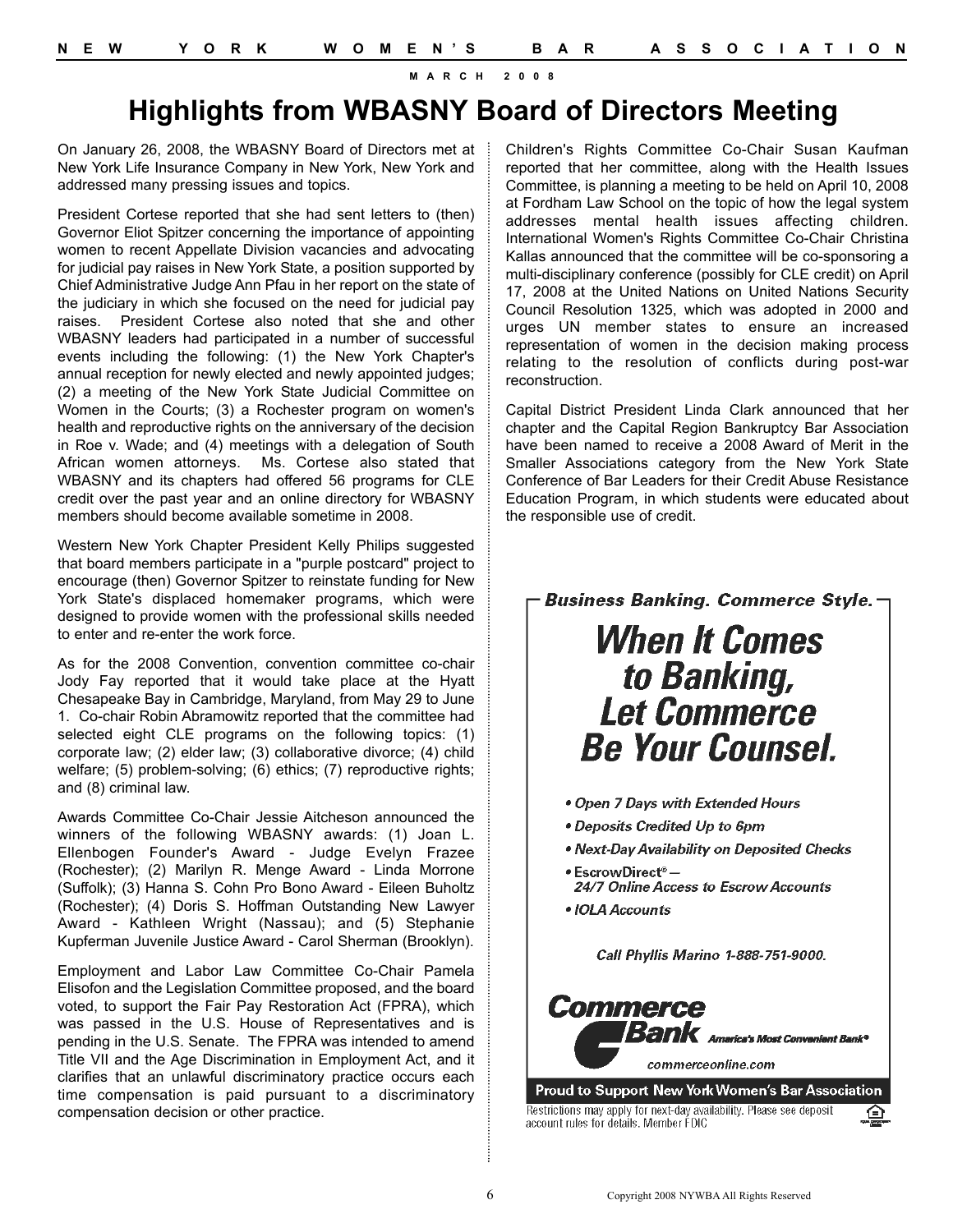## **Networking: Keeping Your Circles Alive** *by Paramjit Mahli*

Referrals from your network don't just happen. It takes time, energy and resourcefulness. Learn what you can do to make your circle come alive.

"Seek first to understand and then be understood," states Steven Covey author of Seven Habits of Highly Effective people. In essence that is precisely what good networkers do: they make themselves indispensable by becoming resources that you can't do without. Think of concierges at hotels, they know everything that guests might want to need during their stay at hotels. Good networkers are lobbyists, yes, those damned pesky public relations professionals, fundraisers and restaurateurs. Bottom-line, they know people.

When distilled to essentials networking is all about building relationships with your target markets. Think how long it took you to make friends, court and get married. Networking is similar. Once there is trust and confidence, networking can reap dividends.

For lawyers, solo practitioners, associates and managing partners this is an indispensable part of their business, even though they think it ranks at the bottom of their priority list. Building your book of business requires grass roots networking, regardless of whether you think marketing is overrated hype and fluff. Regardless of gender, geography and ethnicity, people do business with people who they know and trust. Yet, with all the demands on our time not only is it tempting to designate networking at the bottom of the priority list but it is also so easy to ignore. Like personal relationships networking takes time, effort and solid commitment from you.

Where do you start? Have a clear focus, think strategically and long term. Make a good first impression by becoming a good listener, Become a trusted resource. David Maister's book "Trusted Advisor" is indispensable to anyone in the professional services.

Bar associations, committees, other attorneys, alumni of law firms, college alumina and target industry groups are good places to start.

Expert and author of "Million Dollar Networking" Andrea Nirenberg says, "We should be connecting with people whether its email or in person everyday, networking should part of daily activities."

Most of us overlook attending professional development events/conferences, meeting people for coffee/tea, all as part of networking and often view networking events as only where business cards are exchanged added Nirenberg.

When done effectively, networking accomplishes several tasks including but not limited to finding a job, finding new clients, turning prospects into clients, professional development, forming strategic alliances and finding good referral sources for your business to list a few.

To maintain your network you need to keep lines of communications open with those individuals in your circles.

This is where most people drop the ball. They meet, have some sort of connect and then lack in follow up.

Two immediate strategies to apply include:

Immediately after event, preferably the next day, send a handwritten note or card, reiterating something of interest to both of you from the conversation and express your interest in keeping in touch. Include your business card. Handwritten notes are lot more effective than an e-mail thank you. Don't wait longer than 48 hours.

After a fortnight has passed contact that person and arrange to meet for tea or coffee.

Key to maintaining your network is by becoming an invaluable resource. Initially when building relationships you can do that by using some of the following tactics:

Find something to add value to the relationship quickly, such as sending them a link to an article or it could be changes in the law that impacts them.

Introduce them to a referral source that may be of value to them. This could be an executive of professional group or a reporter.

Invite them to a company event, or another networking event. Or if you come across an event that is not of interest to you, forward it to someone in your networking circle. A simple task as this requires nothing more than FYI and hitting the forward button.

Send them extra tickets that you may have to sporting/spa/ concerts, don't let your company tickets go to waste. It's a very good way of "keep in touch marketing."

Don't forget birthday cards, anniversary cards and thank you notes. People remember them and they go a long way.

Send a note congratulating them on a promotion.

All this involves time, commitment and being consistent in all your efforts. You want to stay in touch rather than getting in touch with them when you are desperate. As your relationships strengthen you will find other ways of becoming a resource. In turn other people will introduce you to their networks. Finally, keeping score will not result in building good networks.

#### *About the Author*

Paramjit Mahli of Sun Communications Group is a former journalist who has worked with international news organizations including CNN Business News, and now helps small to mid-sized law firms get in front of their target markets effectively, efficiently, and expeditiously. Her job is to let the lawyers do what they do best – practice law – while she takes care of their communications and marketing programs.